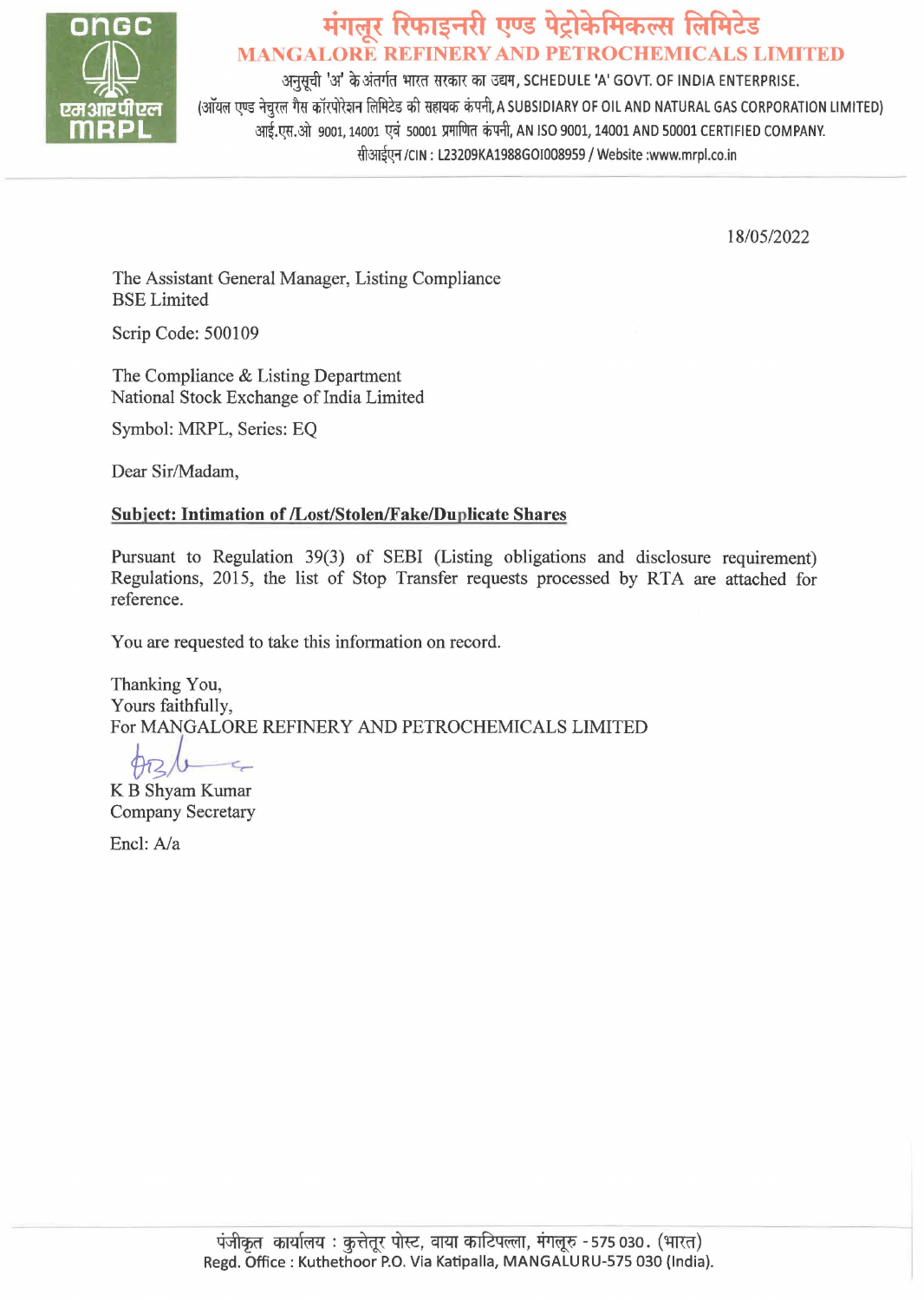## **LINKlntime**  •

Link Intime India Pvt. Ltd. CIN: U67190MH1999PTC118368 C-101, 247 Park, L.B.S. Marg, Vikhroli (West), Mumbai - 400 083 Phone: +91 22 4918 6000 Fax: +91 22 4918 6060 Email: mumbai@linkintime.co.in Website: www.linkintime.co.in

17th **May, 2022** 

To The Company Secretary **Mangalore Refinery and Petrochemicals Ltd.**  Mudapadav, Kuthethoor PO Via Katipalla Mangalore-575030 Karnataka

Dear Sir,

Subject: Data Regarding Lost/Stolen/Fake/Duplicate Case(s) Shares.

As per Regulation 39(3) of SEBI (Listing obligations and disclosure requirement), we are required to submit the report in respect of Stop Transfer Mark within 48 hours of action taken.

The list of Stop Transfer Register & the supporting paper processed are attached for your reference. You are requested to forward the intimation to the concerned Stock Exchange.

Yours faithfully,

For Link lntime India Pvt Ltd

 $Sd$ -Suman Shetty Assistant Vice President - Client Relations

Part of Link Group | Corporate Markets